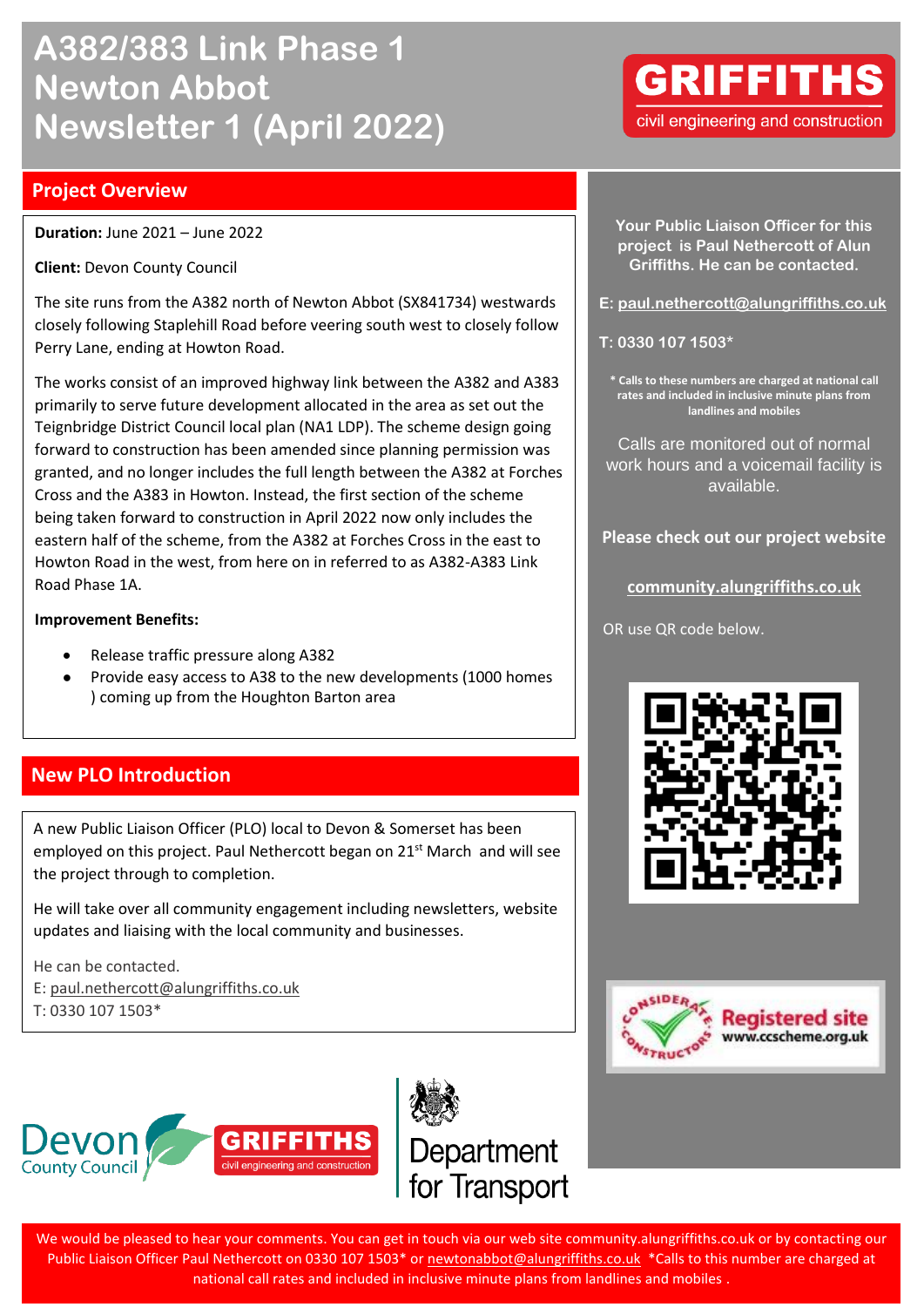# **A382/383 Link Phase 1 Newton Abbot Project**

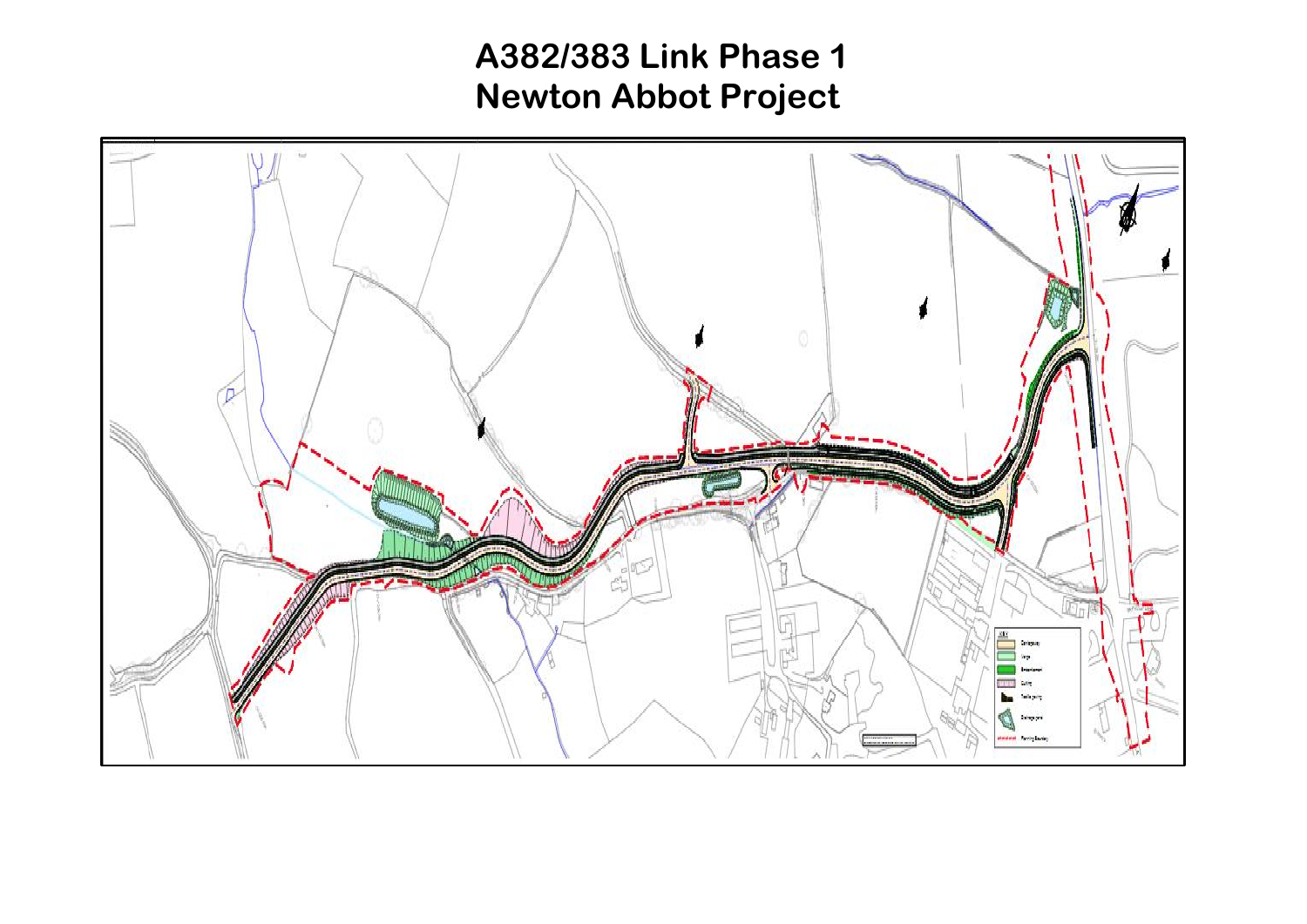#### **Works Progress & Timeline**

- June 2021 Sept 2021 Site set up/Site clearance/hedge translocation.
- Sept 2021 Jan 2022 Cut & fill / Road box excavation/ Drainage work
- Feb 2022 April 2022 Kerbs & Beany blocks installation/ Services diversions/ Base & Binder course to Perry Cross from A382
- April 2022 June 2022 Culvert work/ Street Lightings & signs/ Base Binder Course to Houghton lane from Perry cross.
- Footpaths/ Wearing Course to the whole new Link Road
- Top soiling & Landscaping

# **Traffic Management (TM) Update**

Forches Cross road will become permanently closed (from Mid-June 2022) when the new Link Road is complete. Currently, it is only temporary closed as we excavate to install WPD (Western Power Distribution) Cable along this route.

When the installation of WPD Cable is complete, the road will be re-open again until the New Link Road is complete.

DCC are working out on the Permanent signs (Road Closed/New Road Layout ) and this will be ready before they officially close that section of the road & divert the traffic through the New Link Road. Businesses are open as usual throughout this period and minor traffic interruption will be incurred during the diversions period

### **Upcoming Work, Night Closures and Diversions**

- 3/5 31/5 Road Closure to Perry Cross for final surfacing work Diversion to be in place
- 23/5 27/5 Night Road Closure to A382 ( Between Forches Cross & Stover School Diversion to be in place

### **Environmental News**

Throughout the scheme new landscaping and planting features will be created. Advanced ecological mitigation works will include the removal and translocation of hedgerows, tree removal and the advanced planting of hedgerow, woodland and individual trees.

The road has been designed to avoid, minimise and offset impacts to landscape and ecological features where ever possible, and the key steps to safeguard landscape, environmental and ecological features on site and maintain/enhance connectivity to the wider landscape has been taken into consideration.

The following has been achieved:

- All soil arising re-used on site.
- All uprooted hedges translocated within the new link road corridor
- The masonry stones to build culvert locally sourced

# **Community Involvement**

During the time we are here and when interaction is allowed, we are looking to engage with local schools, academy's and colleges to inform local children about H&S, Engineering and any relevant site activity such as environmental works. We sometimes use our H&S mascot 'Sally Safesteps' and are able to give talks based on construction and can provide a cartoon story booklet emphasising dangers around construction sites. In the past, we have also encouraged the children to design a poster in regard to the dangers of playing and hazards on construction sites and these have been displayed in the area of where the construction project is being carried out. We also promote apprenticeships in regard to civil engineering and where possible, offer work experience programmes throughout the project. For more information or to arrange for a school/college visit please contact Paul Nethercott – Public Liaison Officer [paul.nethercott@alungriffiths.co.uk](mailto:paul.nethercott@alungriffiths.co.uk)

l